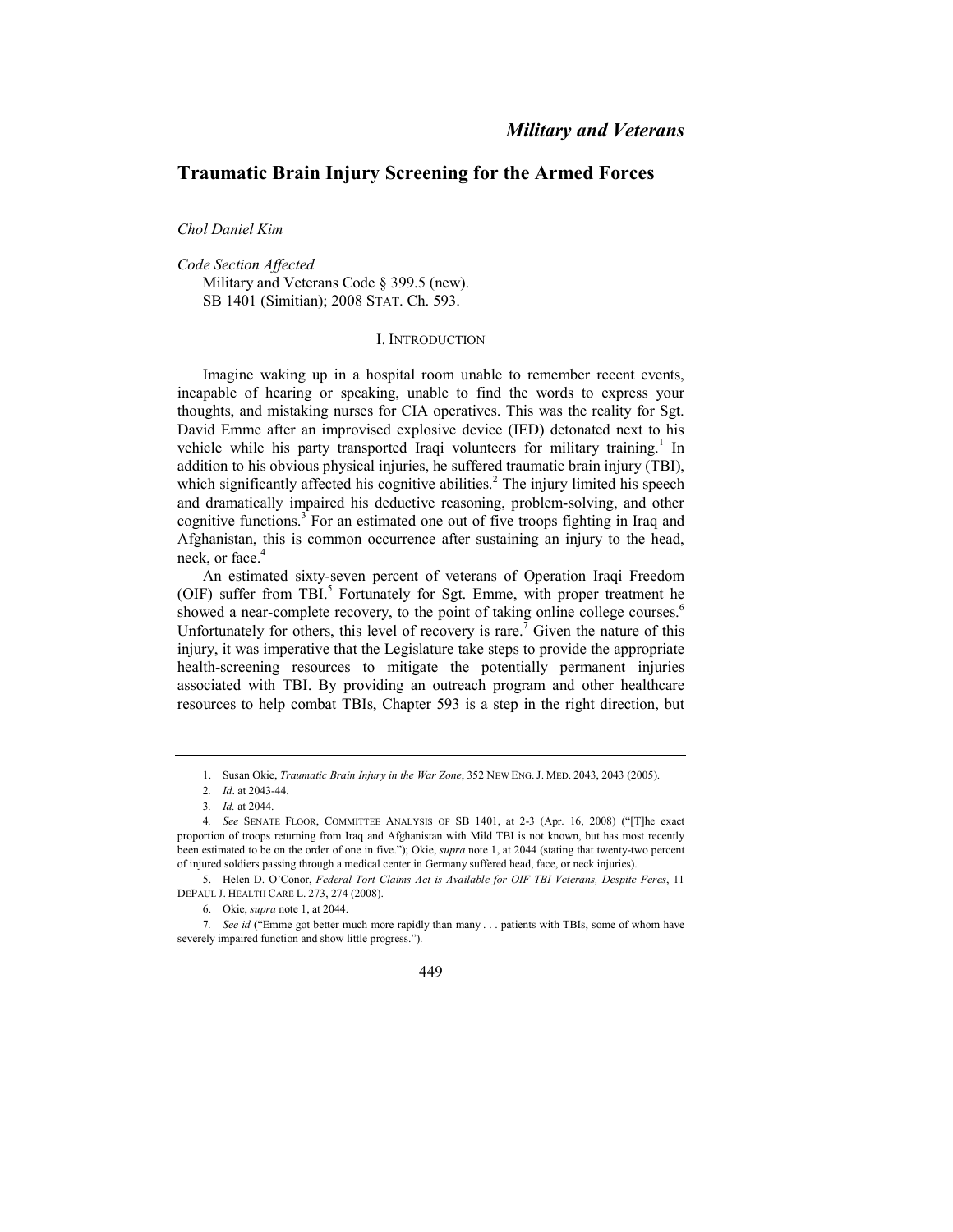more needs to be done to address the stigma associated with this illness and to deliver appropriate mental healthcare.

#### II. BACKGROUND

### *A. What is Traumatic Brain Injury?*

TBI occurs when a physical trauma causes brain damage, either as a "closed head injury"<sup>8</sup> or a "penetrating head injury."<sup>9</sup> Different mechanisms can cause TBI, including: (1) mechanical forces (when an object impacts the head); (2) acceleration-deceleration forces (when the brain moves within the skull, even while the head is still); (3) vascular tearing (damage to blood vessels in the brain); and (4) diffuse axonal injury (damage to neurons).<sup>10</sup> Despite the hemorrhaging and swelling after TBI, there has been a high survival rate among those injured due to state-of-the-art field combat medical care.<sup>11</sup>

TBI is considered a neurological disorder that is often associated with additional psychological disorders, such as posttraumatic stress disorder (PTSD) or depression.<sup>12</sup> TBI may come in mild, moderate, or severe forms, with symptoms ranging from headaches and confusion to mood changes and trouble with memory, concentration, attention, or thinking.<sup>13</sup> Although severe forms of the injury, such as that which Sgt. Emme suffered, can cause a multitude of health issues, the mild form of TBI is more likely to cause latent psychological problems that may be improperly treated.<sup>14</sup>

### *B. A History of Traumatic Brain Injury*

In the aftermath of the Vietnam War, inadequate treatment protocols left many war veterans untreated and unaware of the potentially long-lasting and

13. National Institute of Neurological Disorders and Stroke, *supra* note 8. Other symptoms include lightheadedness, dizziness, blurred vision or tired eyes, ringing in the ears, bad taste in the mouth, fatigue, or lethargy and a change in sleep patterns. *Id.*

14*. See generally* Charles W. Hoge et al., *Mild Traumatic Brain Injury in U.S. Soldiers Returning from Iraq*, 358 NEW ENG. J. MED. 453, 454 (2004) (stating that "little is known about the epidemiology" of mild TBI and its effects on soldiers after deployment).



<sup>8. &</sup>quot;A closed head injury occurs when the head suddenly and violently hits an object but the object does not break through the skull." National Institute of Neurological Disorders and Stroke, Traumatic Brain Injury: Hope Through Research, http://www.ninds.nih.gov/disorders/tbi/detail\_tbi.htm (last visited May 31, 2008) (on file with the *McGeorge Law Review*).

<sup>9. &</sup>quot;A penetrating injury occurs when an object pierces the skull and enters brain tissue." *Id.*

<sup>10.</sup> O'Conor, *supra* note 5, at 283.

<sup>11</sup>*. Id*.

<sup>12.</sup> Akram Y. Razzouk & Kelly L. Razzouk, *Charting a 1ew Course Home for U.S. Soldiers Returning from Iraq: PTSD and Mild Traumatic Brain Injury—Implications and Solutions*, 11 DEPAUL J. HEALTH CARE L. 345, 345 (2008). Typical PTSD includes, "persistent re-experiencing of the traumatic event, persistent avoidance of stimuli associated with the trauma and the numbing of general responsiveness and persistent symptoms of increased arousal." *Id.* at 349.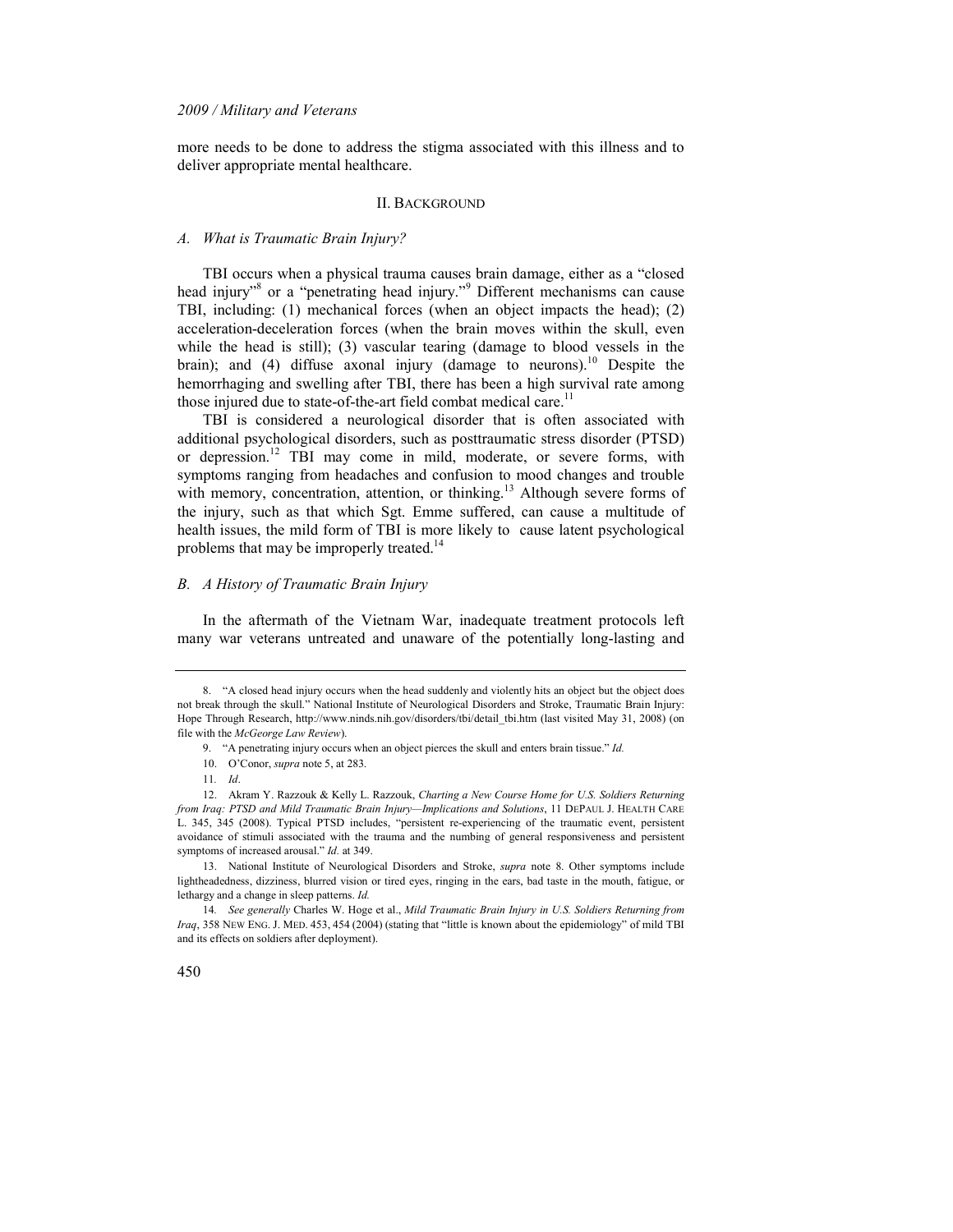debilitating effects of TBI.<sup>15</sup> Many veterans who suffered TBIs during combat were belatedly diagnosed with PTSD and Agent Orange Syndrome (AOS).<sup>16</sup> Unfortunately, the government required diagnosis of war-related injuries within two years of return.<sup>17</sup> Thus, most of these veterans were ineligible for treatment under the Veterans Administration medical system because the diagnoses occurred more than two years after returning from the war.<sup>18</sup> In 1992, the Department of Veterans Affairs (VA) established the Defense and Veterans Brain Injury Center (DVBIC) to implement a more specialized resource for veterans with TBI.<sup>19</sup> Four years later, Congress passed the Traumatic Brain Injury Act, which provided yet another source of funding for TBI related research.<sup>20</sup>

TBI accounts for a larger percentage of casualties among soldiers returning from Iraq and Afghanistan than it has in other recent wars.<sup>21</sup> During OIF, the percentage of returning soldiers with brain injuries is nearly double that of the Vietnam War.<sup>22</sup> Indeed, the injury has been so ubiquitous among veterans that it has repeatedly been referred to as the "signature injury" of the wars in Afghanistan and Iraq.<sup>23</sup> One cause for the rise in TBI may be an improvement in the protective quality of body armor and helmets.<sup>24</sup> The improved protective gear shields soldiers from penetrating injuries, specifically those resulting from IED attacks; however, the protective gear does not completely protect the brain from the shock of the physical trauma.<sup>2</sup>

Current research shows two significant points relevant to this new legislation. First, mild TBI contributes to the incidence of PTSD, and second, the symptoms associated with both TBI and PTSD get worse if the injuries remain untreated.<sup>26</sup> Unfortunately, a delayed onset of symptoms renders TBI difficult to diagnose after a trauma, especially when a mild form of the injury has occurred.<sup>27</sup>

19. O'Conor, *supra* note 5, at 275. The DVBIC, which is funded by the Department of Defense, established medical care, clinical research, and education centers for veterans. *Id.* 

- 25*. See* Okie, *supra* note 1, at 2045.
- 26. SENATE FLOOR, COMMITTEE ANALYSIS OF SB 1401 (Apr. 16, 2008).
- 27*. Id.*

<sup>15</sup>*. See* SENATE COMMITTEE ON VETERANS AFFAIRS, COMMITTEE ANALYSIS OF 1401, at 1 (Mar. 25, 2008) ("Many Vietnam era veterans fell through cracks in the system because they were not diagnosed within two years of separating from the service and, therefore, become ineligible for the Veterans Administration medical system.").

<sup>16</sup>*. See id.* ("Several years after the Vietnam War, veterans of that campaign were surfacing with maladies that today are most commonly recognized as [AOS] and [PTSD] . . . ."). During the Vietnam War certain chemicals were used to enhance visibility that later were found to cause AOS, which resulted in severe skin damage and chronic systemic and neurological dysfunctions. O'Conor, *supra* note 5, at 279.

<sup>17.</sup> SENATE COMMITTEE ON VETERANS AFFAIRS, COMMITTEE ANALYSIS OF SB 1401, at 1 (Mar. 25, 2008).

<sup>18</sup>*. Id.*

<sup>20</sup>*. Id.* at 300-01.

<sup>21.</sup> Okie, *supra* note 1, at 2044-45.

<sup>22</sup>*. See id.* at 2044.

<sup>23.</sup> Razzouk & Razzouk, *supra* note 12, at 346.

<sup>24.</sup> Okie, *supra* note 1, at 2045; Hoge et al., *supra* note 14.

<sup>451</sup>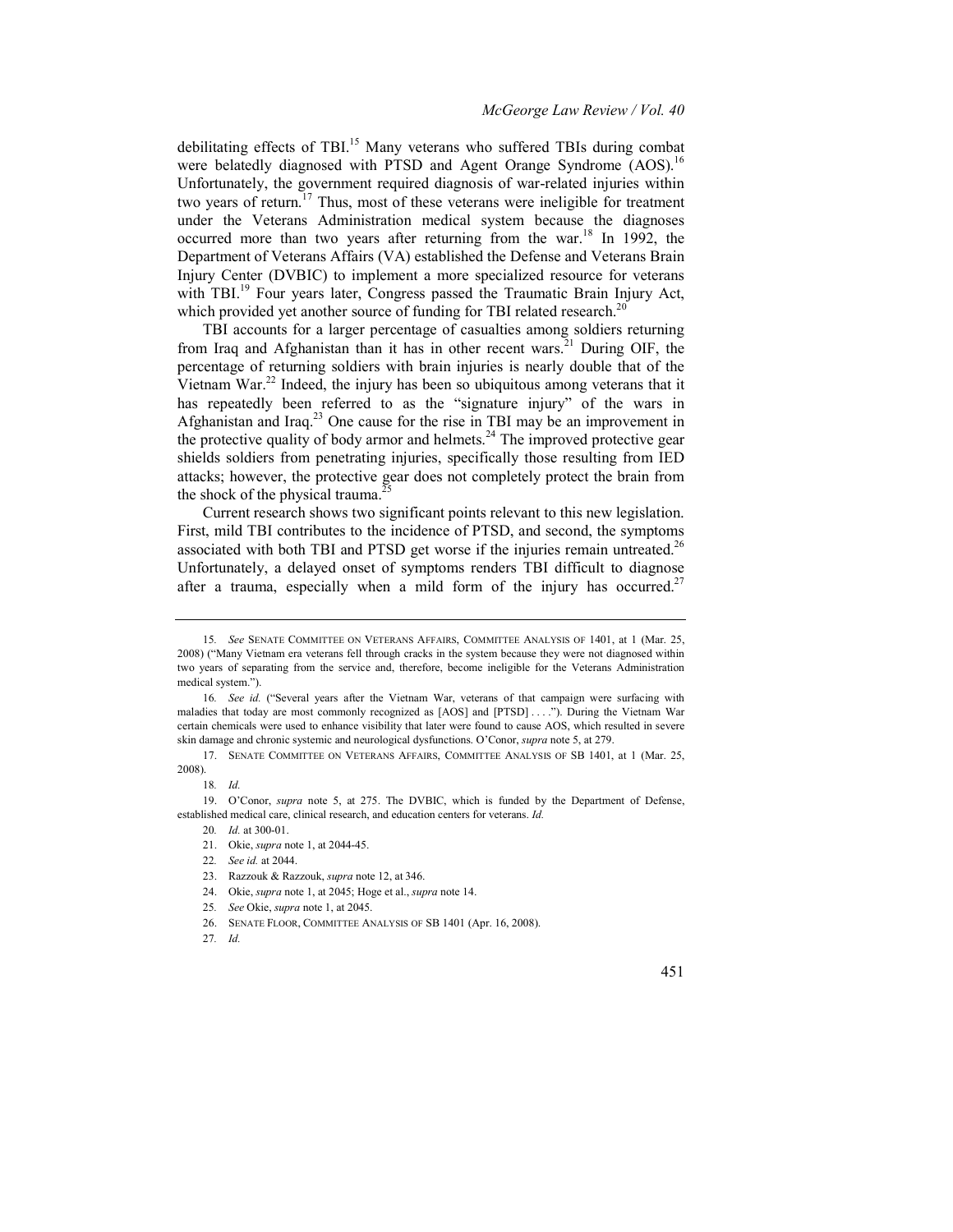Considering TBI's characteristics, development of an appropriate screening process was the proper step in expanding the healthcare resources available to returning veterans in California.

### *C. The Stigma Associated with Traumatic Brain Injuries*

In addition to the increased rate of TBI in recent wars, public and selfstigmatization<sup>28</sup> associated with mental injuries such as PTSD make it more difficult for veterans to seek appropriate medical care.<sup>29</sup> More than sixty percent of soldiers showing symptoms of PTSD report that they are unlikely to seek care for potential psychological injury for fear of stigmatization or loss of career opportunities.<sup>30</sup> Studies show that troops suffering from mental-health problems are twice as likely to be concerned with stigmatization because of their illness.<sup>31</sup> Furthermore, the stigma is more pronounced in the military because soldiers are uniquely concerned over how a potential mental illness may be perceived by peers and by their leadership.<sup>32</sup> As injured soldiers internalize this social stigma and develop self-stigma, their selfesteem drops. $33$  A misguided approach to treatment can develop where soldiers believe they are capable of controlling their condition.<sup>34</sup>

Another layer of the stigma-concern relates to the ability to receive appropriate medical care for psychological disorders. $35$  In the past, psychiatric diagnoses were used to strip soldiers of their healthcare benefits, providing an additional reason for soldiers' reluctance to seek care for psychological injuries.<sup>36</sup>

### *D. Illinois' Approach to Traumatic Brain Injury*

Illinois has taken more aggressive measures to treat war veterans suffering from TBI. In January 2008, the State passed the Illinois Warrior Assistance Program mandating TBI screening for returning National Guard members and offering similar health screenings for free to returning Iraq and Afghanistan veterans.<sup>37</sup> Specifically, **Formatted:** Condensed by 0.2 pt

<sup>28. &</sup>quot;Public stigma is the reaction of the general public toward people with mental illness, whereas self stigma is the internalization of how the general public portrays people with mental illness and the belief in that portrayal." Tiffany M. Greene-Shortridge et al., *The Stigma of Mental Health Problems in the Military*, 172 MIL. MED. 157, ¶ 6 (Feb. 2007), *available at* http://findarticles.com/p/articles/mi\_qa3912/is\_200702/ai\_ n18632406/print (on file with the *McGeorge Law Review*).

<sup>29</sup>*. Id.* ¶ 3*.*

<sup>30.</sup> Razzouk & Razzouk, *supra* note 12, at 354.

<sup>31.</sup> Charles W. Hoge et al., *Combat Duty in Iraq and Afghanistan, Mental Health Problems, and Barriers to Care*, 351 NEW ENG. J. MED. 13, 20-21 (2004).

<sup>32</sup>*. Id.* at 20.

<sup>33.</sup> Greene-Shortridge et al., *supra* note 28, ¶ 1.

<sup>34</sup>*. Id.* ¶ 12.

<sup>35.</sup> Razzouk & Razzouk, *supra* note 12, at 351.

<sup>36</sup>*. Id.*

<sup>37.</sup> Press Release, Rod R. Blagojevich, Governor, State of Ill., Gov. Blagojevich announces landmark Traumatic Brain Injury and Post Traumatic Stress Disorder Program for Illinois Veterans (July 3, 2007),

<sup>452</sup>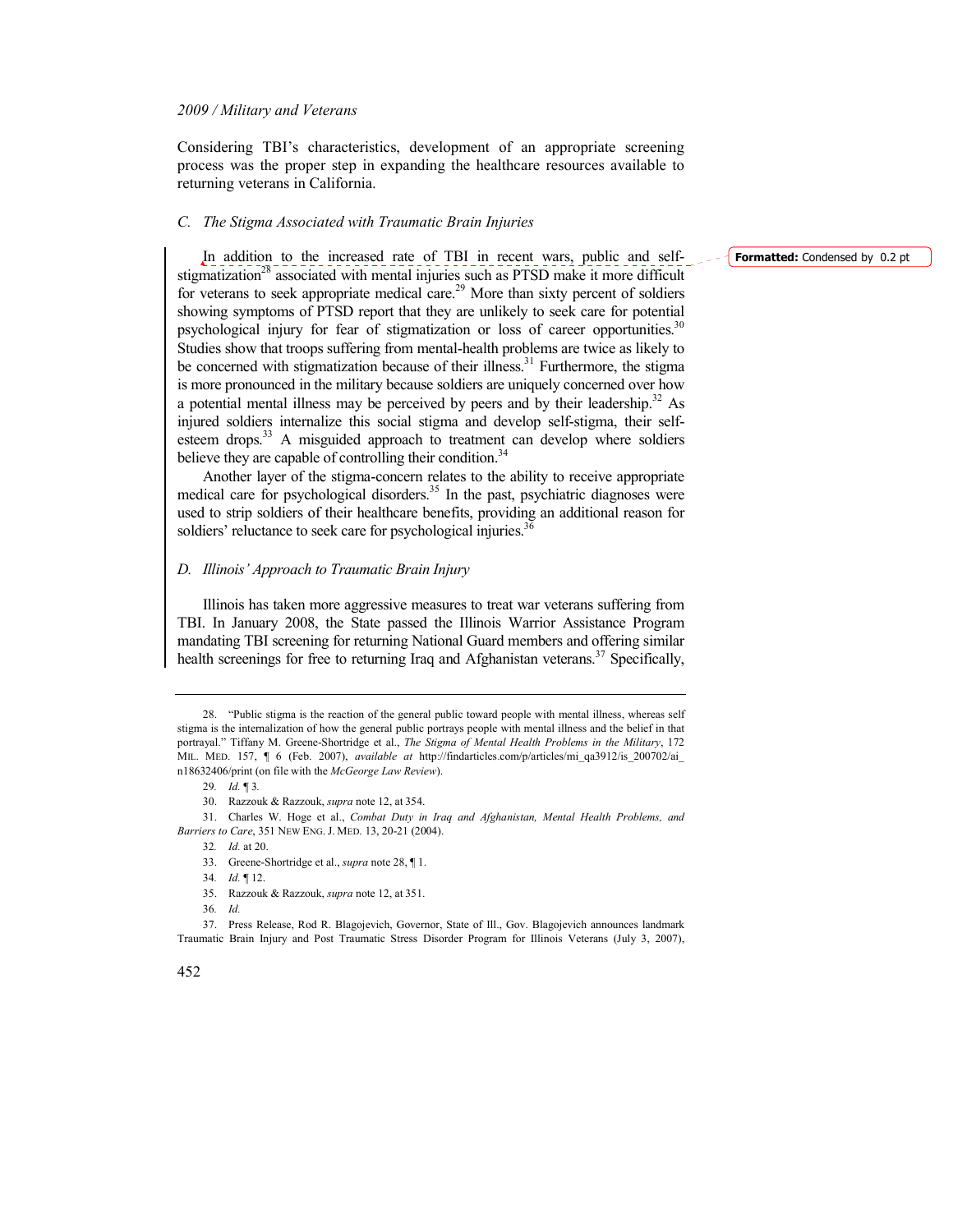### *McGeorge Law Review / Vol. 40*

the PTSD arm of the Illinois program offers several services that grant combat veterans a method of circumventing the social stigma associated with  $PTSD$ <sup>38</sup> First, it provides a twenty-four hour toll-free telephone service that connects to a call center staffed by trained medical professionals.<sup>39</sup> The phone service provides an initial overthe-phone screening as well as a determination for further screening and treatment.<sup>40</sup> Second, the program gives veterans access to medical care outside of the VA system, obviating the need to travel long distances for health care.<sup>41</sup> As a result, Illinois is leading the way in developing programs that provide veterans with valuable treatment for PTSD and mild TBIs.<sup>42</sup> Following Illinois' lead, and in response to the increasingly large number of veterans with TBI, California enacted Chapter 593.<sup>43</sup>

## III.CHAPTER 593

Chapter 593 expands the resources available to active members of the armed forces by requiring the Secretary of the California Department of Veterans Affairs (CDVA) and the Adjutant General to implement an outreach program for TBI screenings for returning veterans.<sup>44</sup> Eligible members include active members, reservists, and veterans of the armed forces, including members of the California National Guard.<sup>45</sup> The CDVA provides eligible members with healthcare coverage, including traumatic brain injury screening, for five years after active duty.<sup>46</sup>

### IV. ANALYSIS OF CHAPTER 593

### *A. Chapter 593 Expands the Veterans Health and Safety Act of 2006*

In 2006, Senator Chesbro introduced the Veterans Health and Safety Act of 2006 (VHSA of 2006) to create a program that would ensure that California veterans are aware of their rights to federal government uranium screening.<sup>47</sup> Depleted uranium

- 38. Press Release, Rod R. Blagojevich, *supra* note 37.
- 39. Razzouk & Razzouk, *supra* note 12, at 355.
- 40. Press Release, Rod R. Blagojevich, *supra* note 37.
- 41*. Id.*
- 42. Razzouk & Razzouk, *supra* note 12, at 355.



*available at* http://www.illinois.gov/PressReleases/ShowPressRelease.cfm?SubjectID=3&RecNum=6070 (on file with the *McGeorge Law Review*); *see also* Razzouk & Razzouk, *supra* note 12, at 355.

<sup>43</sup>*. See* COMMITTEE ON VETERANS AFFAIRS, COMMITTEE ANALYSIS OF SB 1401, at 1 (Mar. 25, 2008) ("Senator Simitian has modeled [Chapter 593] in an attempt to properly screen returning veterans for traumatic brain injury and to prevent a repeat of the post Vietnam era if there happens to be a rash of traumatic brain injuries from the present conflict in the war on terror.").

<sup>44.</sup> SENATE FLOOR, COMMITTEE ANALYSIS OF SB 1401, at 1 (Apr. 16, 2008).

<sup>45</sup>*. See* CAL. MIL. & VET. CODE § 399(c)(1) (enacted by Chapter 593) (incorporating Title 10 of the United States Code as designated by Executive Orders Nos. 12744 and 13239 of the President when defining "eligible member").

<sup>46.</sup> SENATE FLOOR, COMMITTEE ANALYSIS OF SB 1401, at 1 (Apr. 16, 2008).

<sup>47. 2006</sup> Cal. Stat. ch. 686, § 3 (enacting CAL. MIL. & VET. CODE § 399).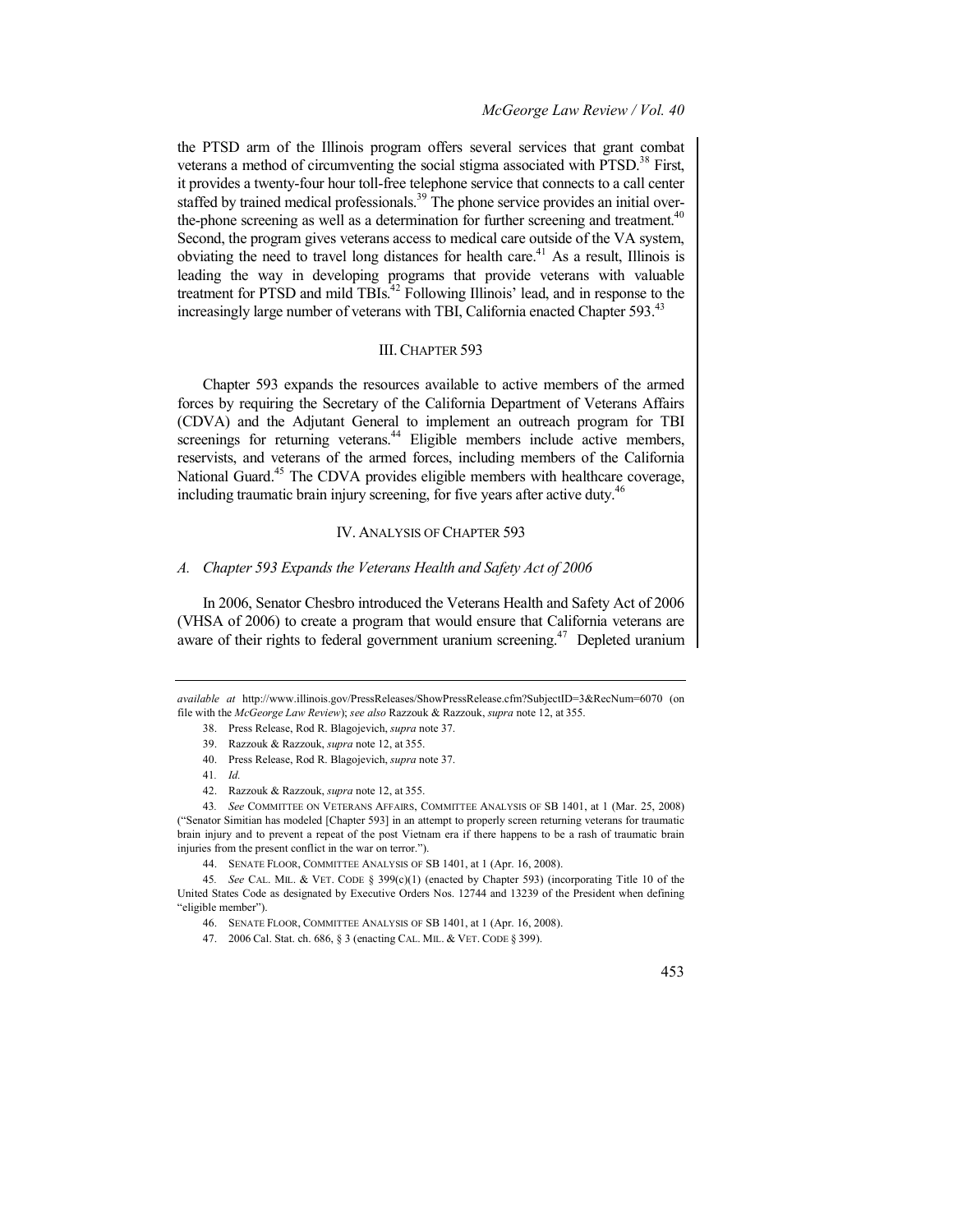is a chemically toxic and radioactive substance that "may cause kidney and lung damage, may cause cancer when inhaled or ingested, and may cause genetic mutations that are carried to future generations."<sup>48</sup> The 2006 VHSA established an outreach program that raised awareness of possible uranium exposure and assists combat veterans in getting a health screening for exposure to depleted uranium.<sup>49</sup> Like the 2006 VHSA, which provided services to those who had potentially been exposed to uranium, Chapter 593 further expands veterans' rights and privileges by providing more services to those with TBI.<sup>50</sup>

### *B. Differences Between Depleted Uranium Exposure and Traumatic Brain Injury*

A key distinction between depleted uranium exposure and TBI is that there is no stigma associated with the illnesses caused by depleted uranium exposure.<sup>51</sup> The purpose behind the 2006 VHSA was to raise awareness that veterans may unknowingly be exposed to depleted uranium.<sup>52</sup> Even though all of the health risks of depleted uranium exposure remain unknown,<sup>53</sup> studies show that there are some health risks involved with the isotopes being embedded in the body.<sup>54</sup> In particular, two of the primary health concerns (urinary uranium levels and negative effects on problem-solving skills) can often lead to greater illness given the subtle nature of their effects.<sup>55</sup> For example, an elevated level of urinary uranium has the potential to affect the reproductive system.<sup>56</sup> Despite the debatable health risks associated with depleted uranium exposure, legislation was enacted to raise awareness of these health risks for returning veterans.<sup>57</sup>

TBI is different in nature from depleted uranium exposure and should be treated differently. Although both can cause subtle health changes, such as minor cognitive changes, dizziness, or blurred vision, there is a stigma associated with TBI-related illnesses that is absent for illnesses resulting from depleted uranium

454

<sup>48.</sup> *Id.* § 2(b).

<sup>49</sup>*. See* CAL. MIL. & VET. CODE § 399 (West Supp. 2008) ("[T]he Secretary of the California Department of Veterans Affairs . . . shall develop and implement a plan for outreach to eligible members and veterans who have returned from combat areas where depleted uranium was used.").

<sup>50</sup>*. See id.* § 399.5(b)(2) (enacted by Chapter 593) ("Each outreach plan shall provide information to eligible members and veterans concerning *traumatic brain injury* and post-traumatic stress disorder, the possible impacts associated with traumatic brain injury and post-traumatic stress disorder, and the right to screening services." (emphasis added)).

<sup>51</sup>*. See generally* Greene-Shortridge et al., *supra* note 28, ¶ 1 (discussing the stigma associated with different types of injuries).

<sup>52.</sup> SENATE COMMITTEE ON VETERANS AFFAIRS,COMMITTEE ANALYSIS OF SB1401, at 2 (Mar. 25, 2006).

<sup>53.</sup> SENATE COMMITTEE ON VETERANS AFFAIRS,COMMITTEE ANALYSIS OF SB1720, at 3 (Apr. 25, 2006).

<sup>54</sup>*. Id.*

<sup>55</sup>*. Id.* at 2.

<sup>56</sup>*. Id.*

<sup>57</sup>*. Id.* at 3.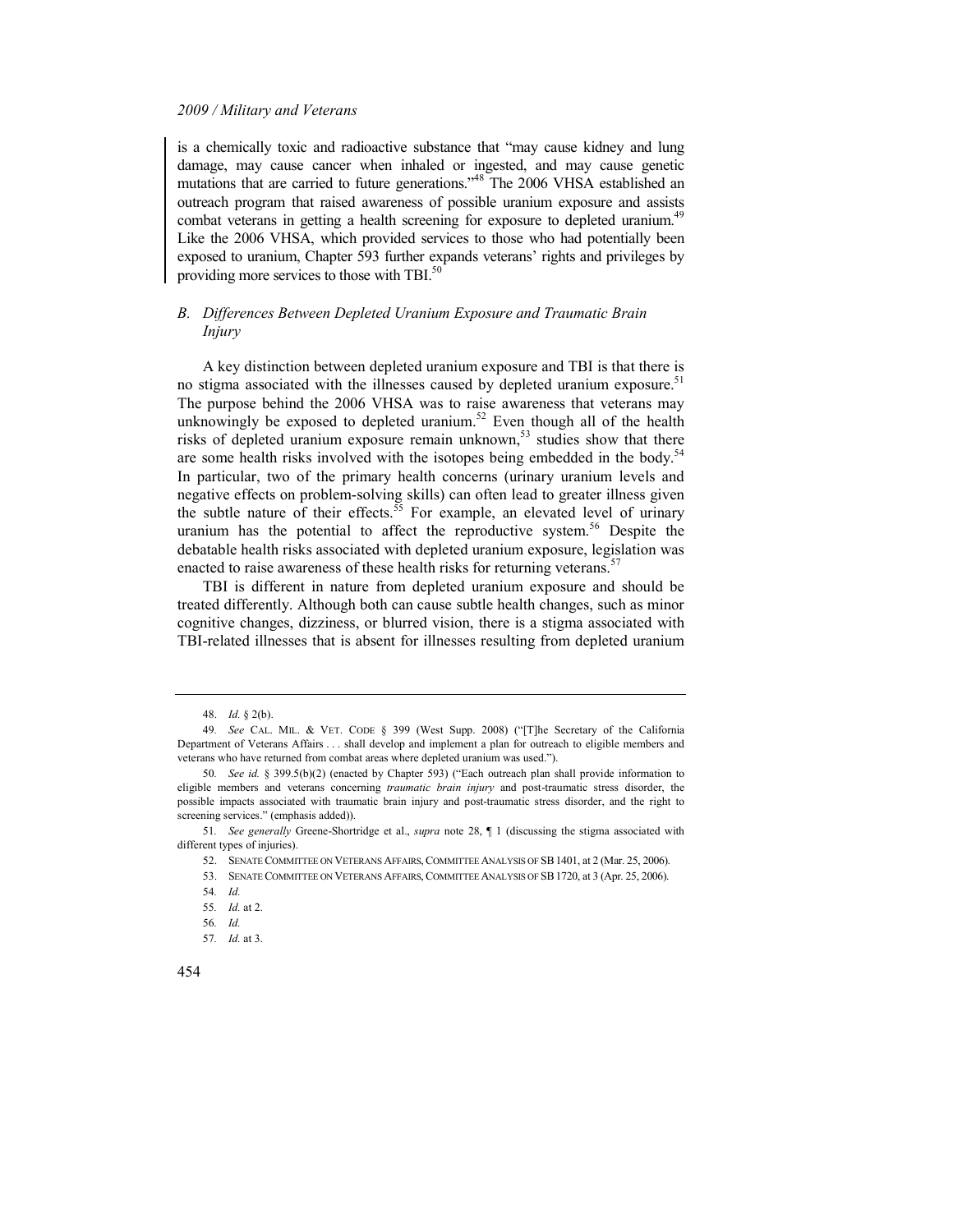exposure.<sup>58</sup> Simply raising awareness of TBI through an outreach program is insufficient to adequately treat returning veterans because mild forms of the injury cause latent psychological problems that are difficult to diagnose and treat.<sup>59</sup>

### *C. Improper Treatment of Mild TBI Is a Major Concern*

A comparison to the "signature injuries" of the past, such as the American Civil War's amputated limbs, today's signature injuries, such as TBI, reveal a clear evolution toward chronic, systemic illnesses that are more difficult to diagnose and treat.<sup>60</sup> The physical injuries that are a part of mild TBI are not the only injuries that need treatment.<sup>61</sup> Logistic regression analyses of mild TBI data show that the reported physical health problems are largely due to PTSD or depression, which are psychological disorders.<sup>62</sup> Therefore, the concern over improper treatment of mild TBI has to do with treating physical trauma, when psychological distress may be the actual root of the physical illness.<sup>63</sup> One study even states that "the majority of symptoms we might expect to be due to concussion are actually due to PTSD and depression." <sup>64</sup> Early treatment of potential psychological injuries following TBI has shown significant reductions in the rate of PTSD.<sup>65</sup> However, due to the complexities of the various physical and psychological injuries, each patient needs an individualized treatment plan.<sup>66</sup>

The insufficiencies in the delivery of healthcare services might cause veterans to fall through the cracks in the system, be inappropriately denied care, or literally die before benefits are granted.<sup>67</sup> A recent case, *Veterans for Common Sense v. Peake*,<sup>68</sup> shed light on some of these issues.<sup>69</sup> In that case, the plaintiffs were nonprofit

64*. Soldiers' Concussion Symptoms Tied to Stress*, MSNBC, Jan. 30, 2008, http://www.msnbc.msn. com/id/22904216/ (on file with the *McGeorge Law Review*).

65*.* Razzouk & Razzouk, *supra* note 12, at 354. For instance, cognitive-behavioral therapy given at about three weeks to those with acute stress disorder, which is posttraumatic stress that occurs during the first month of a trauma, can lower the rates of PTSD. Robert J. Ursano et al., *Posttraumatic Stress Disorder: 1eurobiology, Psychology, and Public Health*, 25 PSYCHIATRIC TIMES 16 (2008), *available at* http://www. psychiatrictimes.com/display/article/10168/1147506 (on file with the *McGeorge Law Review*).

<sup>69</sup>*. See* Fairweather, *supra* note 67 ("These issues were recently challenged in the landmark lawsuit, *Veterans for Common Sense v. Peake* . . . .").



<sup>58</sup>*. See generally* Greene-Shortridge et al., *supra* note 28 (discussing the stigmas associated with different type of injuries).

<sup>59.</sup> O'Conor, *supra* note 5, at 293.

<sup>60</sup>*. Id.* at 278-79.

<sup>61</sup>*. See generally* Razzouk & Razzouk, *supra* note 12, at 347 (stating that physical problems associated with TBI are "mediated largely" by PTSD and depression).

<sup>62</sup>*. Id*.

<sup>63</sup>*. Id*.

<sup>66.</sup> O'Conor, *supra* note 5, at 293.

<sup>67.</sup> Amy N. Fairweather, *Compromised Care: The Limited Availability and Questionable Quality of Health Care for Recent Veterans*, 35 HUM. RTS. 1, 2-3 (2008).

<sup>68. 563</sup> F. Supp. 2d 1049 (N.D. Cal. 2008).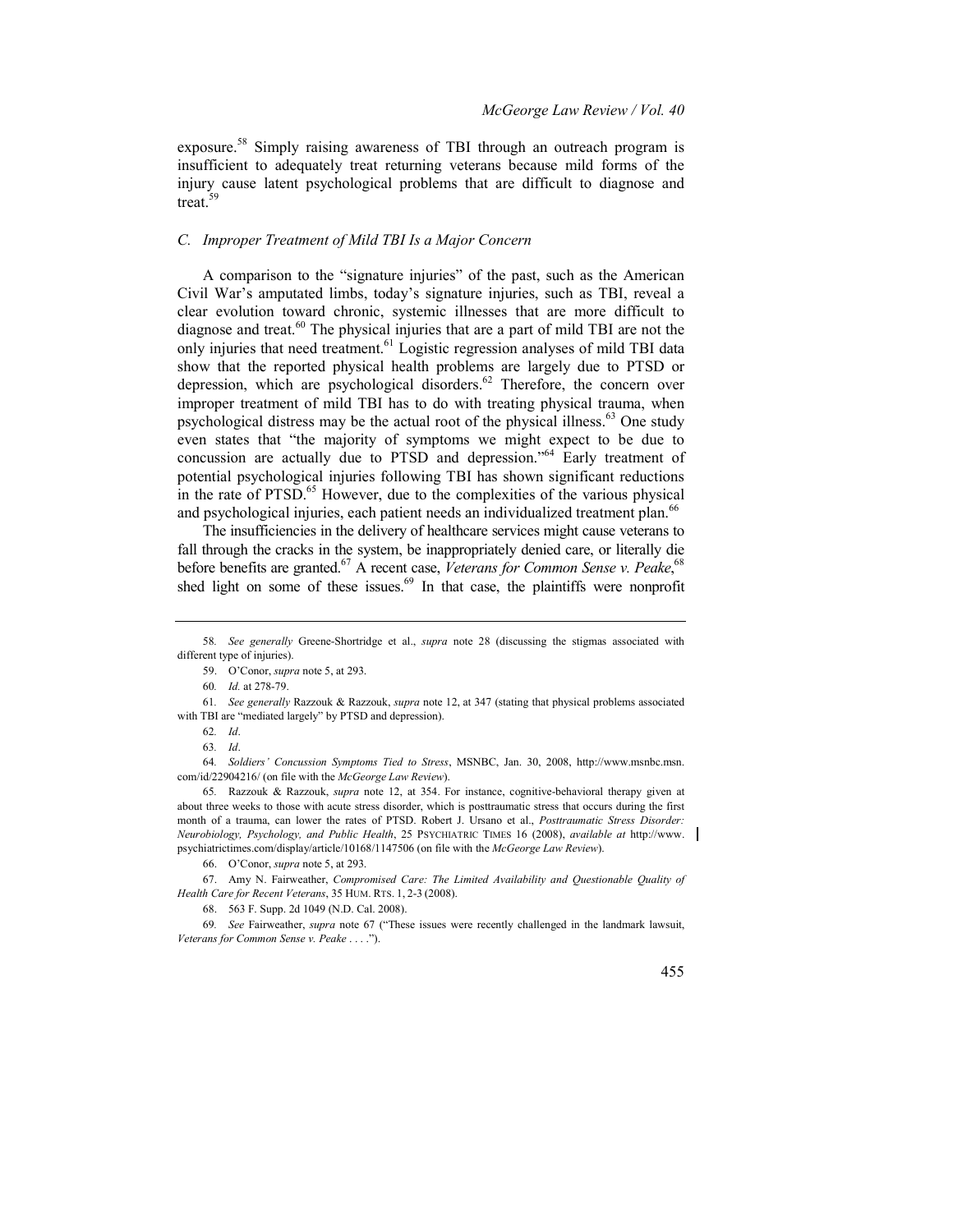organizations that focused on providing better resources to veterans.<sup>70</sup> They filed suit alleging that the manner in which the VA provided mental healthcare services violated statutory and constitutional rights.<sup>71</sup> Despite recognizing the possibility that the VA was not adequately providing healthcare services, the court ultimately ruled that it lacked the jurisdiction to grant the remedies proposed by the parties, which essentially would have required a complete overhaul of the VA system.<sup>72</sup>

### *D. Is Chapter 593 Enough?*

Although Chapter 593 provides a valuable addition to the resources available to war veterans by increasing the awareness of TBI and providing an outreach program to help assist with treatment of TBI, the legislation might still fall short of its original goals. TBI is not only difficult to diagnose, especially its milder forms, but the mild form has been associated with PTSD, which is an increasingly stigmatized illness.<sup>73</sup> Although increasing awareness of the illness is somewhat successful in combating stigmatization, $74$  more direct changes should be made to the system of healthcare delivery.<sup>75</sup> Studies have suggested that increasing the mental health services in primary-care clinics, providing confidential counseling resources, and performing routine screenings for PTSD would be more helpful in reducing stigmas and increasing accessibility to proper treatment.<sup>76</sup>

Illinois' Warrior Assistance Program is more effective in targeting the unique stigmatization that is associated with mental health illnesses common to TBI. By mandating TBI health screening for members of the state's national guard, it allows veterans suffering from self-stigmatization<sup>77</sup> to receive the appropriate testing for potential illnesses.<sup>78</sup> Furthermore, the twenty-four hour hotline providing psychological counseling and the expansion of the available healthcare facilities beyond VA Hospitals provide veterans with more accessible resources.<sup>79</sup> The challenge in treating TBI among returning veterans is not that veterans are unaware of their potential injury, but rather that stigma deters veterans from seeking medical care when they suspect they have suffered such an injury.<sup>80</sup>

- 74. Greene-Shortridge et al., *supra* note 28, ¶¶ 20-21.
- 75. Hoge et al., *supra* note 31, at 21.
- 76*. Id*.
- 77*. See supra* note 28 and accompanying text.
- 78. Press Release, Rod R. Blagojevich, *supra* note 37.

<sup>70</sup>*. Veterans for Common Sense*, 563 F. Supp. 2d at 1055.

<sup>71</sup>*. Id.*

<sup>72</sup>*. Id.* at 1056, 1091-92.

<sup>73.</sup> Razzouk & Razzouk, *supra* note 12, at 354.

<sup>79</sup>*. Id.*

<sup>80.</sup> Greene-Shortridge et al., *supra* note 28, ¶ 1.

<sup>456</sup>